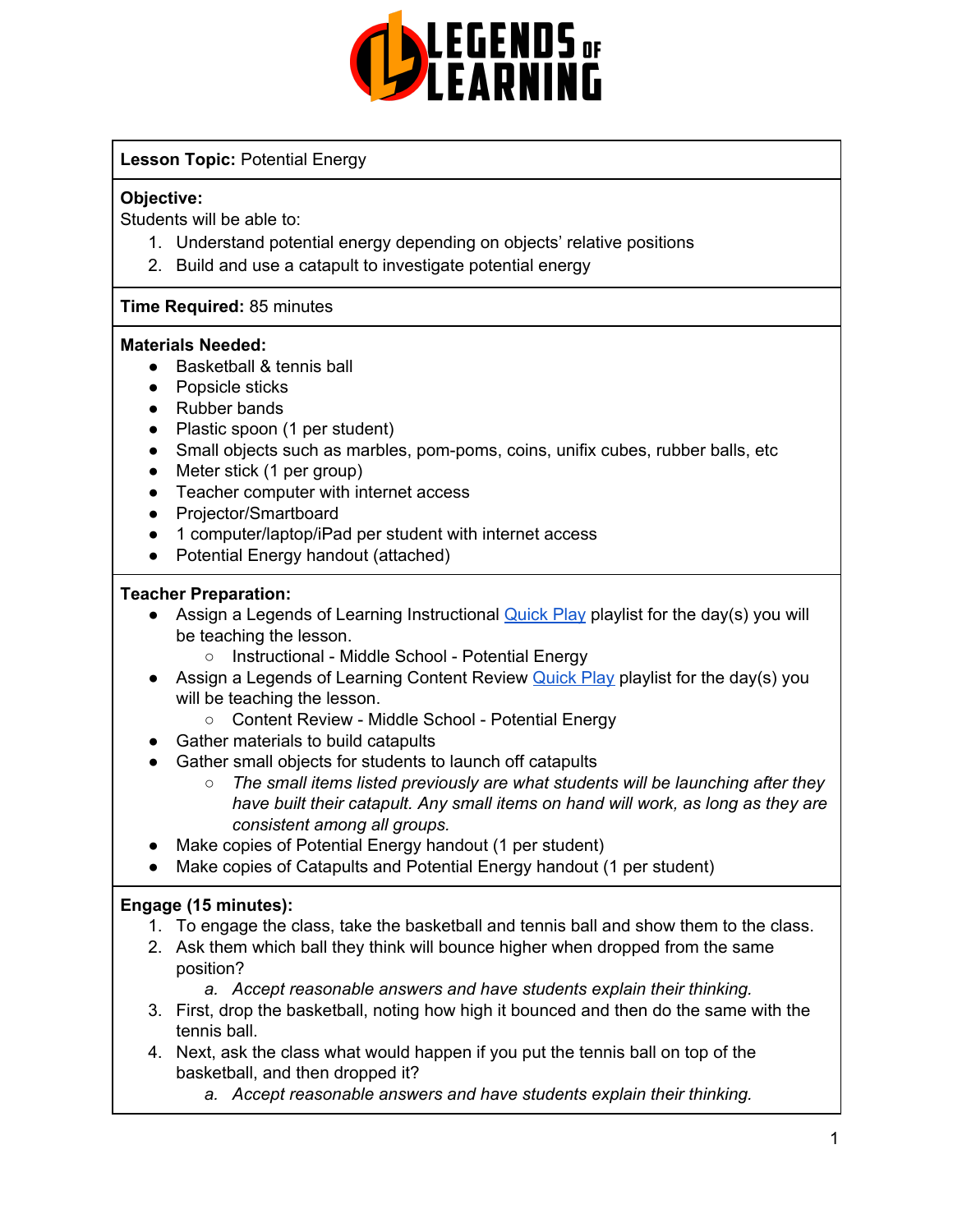

- *b. Note: The tennis ball is going to bounce much higher than before and the basketball is not going to bounce as high.*
- 5. After the balls are dropped, ask students why they think the balls bounced the way they did?
	- *a. If needed, explain that the momentum (energy from the basketball) transferred to the tennis ball. The basketball lost energy and the tennis ball gained energy.*
- 6. Explain that the energy came from potential energy (the energy stored within an object due to size and/or position) and when the balls were dropped that energy changed to kinetic energy (energy of mass in motion). Explain to the class, "Today, you are going to delve deeper into potential energy."

#### **Explore (20 minutes):**

- 1. Have your students sign in to Legends of [Learning](https://intercom.help/legends-of-learning/en/articles/2154920-students-joining-a-playlist). Instruct students to complete the Instructional playlist.
- 2. As students complete the assigned game, students should fill out the top portion of the Potential Energy handout.
- 3. Assist students as needed during game play, pause playlist if you need to address content or questions to the entire class.

#### **Explain (10 minutes):**

- 1. Review answers to the top portion of Potential Energy handout.
- 2. Show this video from Youtube to show the relationship between potential and kinetic energy with a real-world demonstration and then ask the class the question below.
	- a. Potential Energy [Demonstration](https://www.youtube.com/watch?v=PWNs7i4rEWA)
	- b. What about the wrecking ball is used to alter its potential energy mass or position?
		- *i. Answer: The mass of a wrecking ball creates a large amount of potential energy that turns into kinetic energy when released. The wrecking ball will never go higher than the position at which it was released.*
- 3. Explain to students they are going to make a tool that can be used to see the relationship between position and potential energy.

#### **Elaborate (30 minutes):**

- 1. Explain to students that they will use their knowledge of potential energy to create catapults and then launch various objects on them.
- 2. Divide students into groups of 3 4 and disperse materials as needed.
- 3. Direct students to first follow the "How to Make a Catapult" handout. a. Model building the capacult for students if needed.
- 4. After groups have made their catapults, have them start working through the Catapults and Potential Energy handout, filling in all parts.

#### **Evaluate (10 minutes):**

- 1. After students have finished the project, give student volunteers time to share their findings.
- 2. Have your students sign in to Legends of [Learning](https://intercom.help/legends-of-learning/en/articles/2154920-students-joining-a-playlist). Instruct students to complete the Content Review playlist.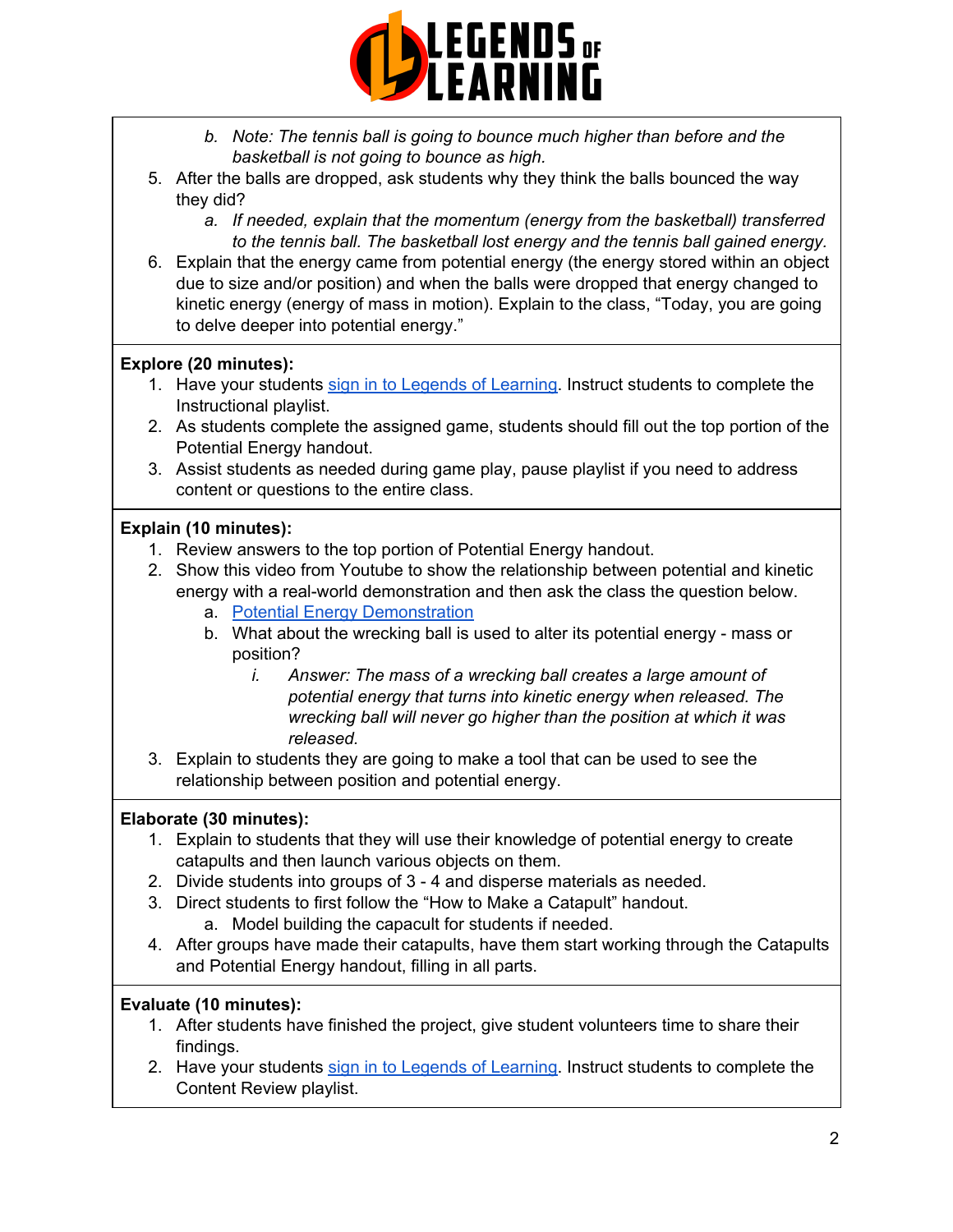

3. [Analyze](https://intercom.help/legends-of-learning/en/articles/2154918-tracking-student-progress-and-performance) student results to determine what concepts need to be a focus for reteaching.

#### **Additional Lesson Strategies:**

- To use Legends for additional instruction, create a [custom](https://intercom.help/legends-of-learning/en/articles/2154910-creating-a-playlist) playlist with an [instructional](https://intercom.help/legends-of-learning/en/articles/3505828-types-of-games) [game](https://intercom.help/legends-of-learning/en/articles/3505828-types-of-games) and pre and post [assessment](https://intercom.help/legends-of-learning/en/articles/2154913-adding-assessments-to-a-playlist).
- To use Legends for a quick formative [assessment](https://intercom.help/legends-of-learning/en/articles/2154913-adding-assessments-to-a-playlist), create a 5-question **assessment** in a [playlist](https://intercom.help/legends-of-learning/en/articles/2154910-creating-a-playlist).
- To use Legends for a student-directed experience, create a [targeted](https://intercom.help/legends-of-learning/en/articles/3340814-targeted-freeplay) freeplay playlist.
- Encourage students to play on their own at home in Legends of Learning: [Awakening](https://intercom.help/legends-of-learning/en/articles/2425490-legends-of-learning-awakening) for a student-driven experience including avatars, battling, and quests all centered around topics they are covering in class.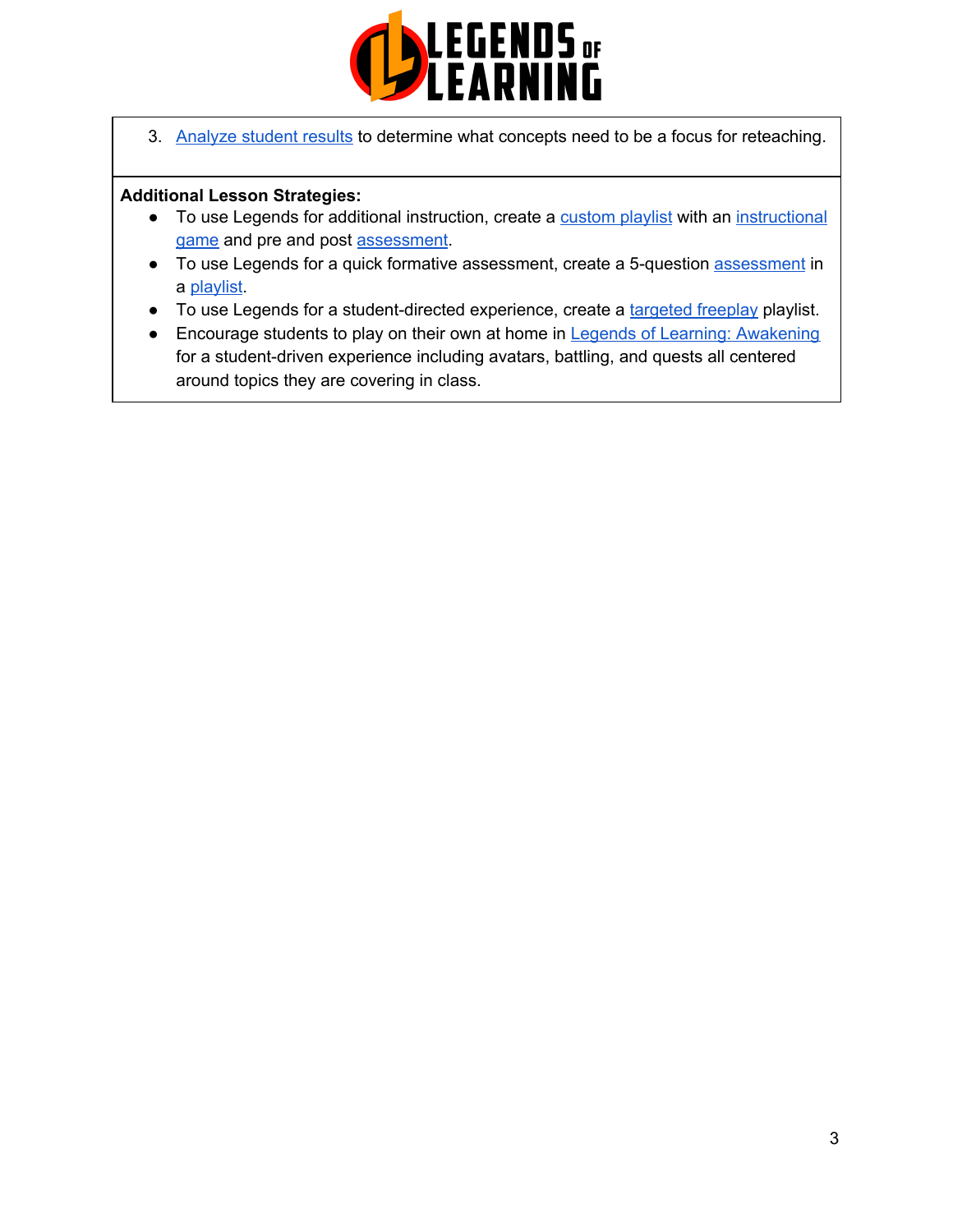

## **Potential Energy**

- 1. What is Potential Energy?
- 2. The more **2.** The more **an** object has, the more potential energy it has.

 $\overline{\phantom{a}}$  , and the contribution of the contribution of the contribution of the contribution of the contribution of the contribution of the contribution of the contribution of the contribution of the contribution of the

3. The \_\_\_\_\_\_\_\_\_\_\_\_\_\_\_\_\_\_\_\_\_ of an object also changes its potential energy.

### How to Make a Catapult

Materials:

-popsicle sticks -rubber bands -plastic spoon

Directions:

- 1. Take a stack of 5 popsicle sticks and rubber band them together on each end
- 2. Take 2 more popsicle sticks and stack them together. Rubber band them together on just one end
- 3. Pull the two popsicle sticks slightly apart and place the larger stack in between them
- 4. Rubber band the larger stack to just the top popsicle stick
- 5. Rubber band the plastic spoon to the top stick as well, pointing the scooping part of the spoon away from the center
- 6. Now your catapult is ready to experiment!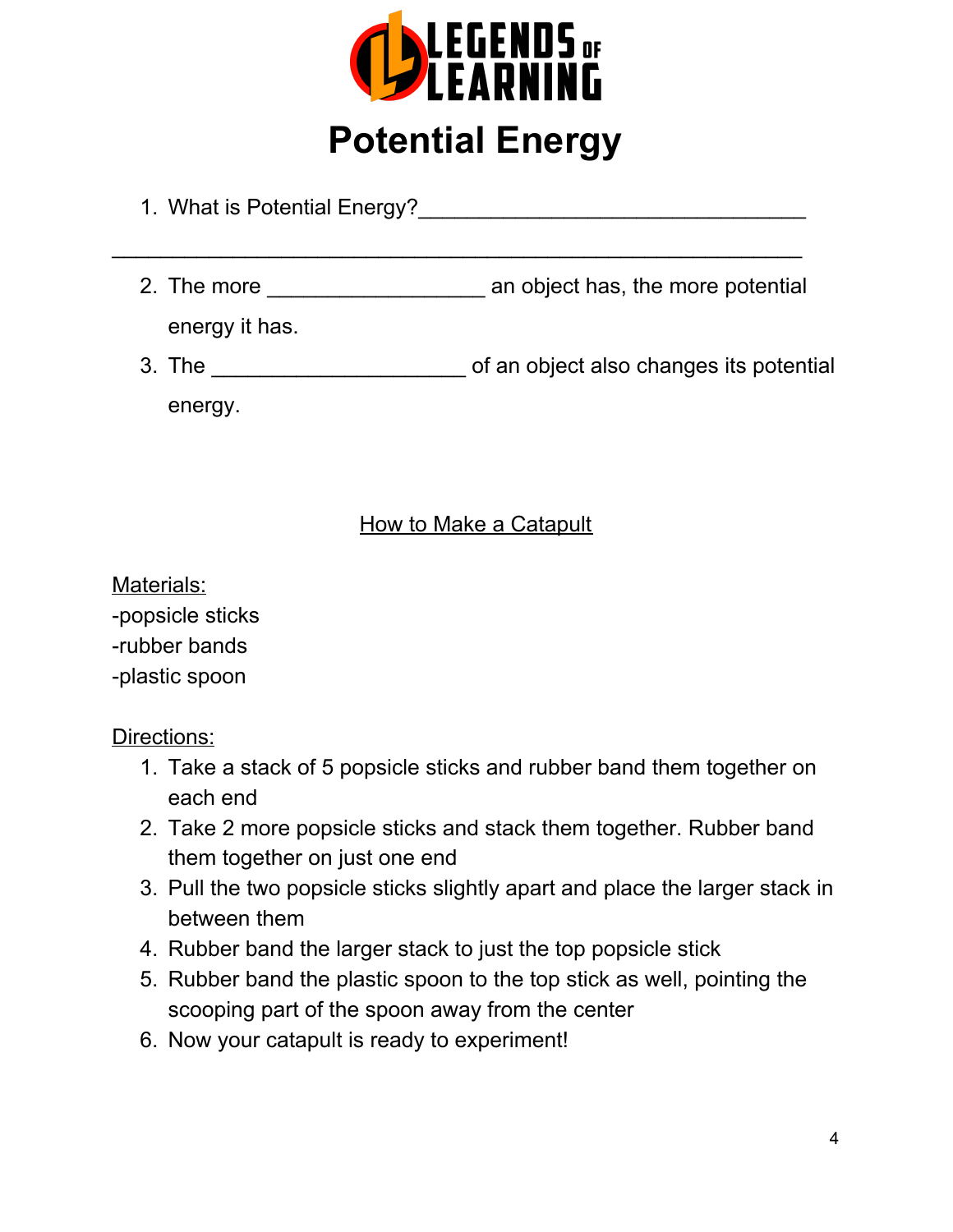

## **Catapults and Potential Energy**

**Directions:** First, create your own catapult. Then, use the materials provided to fill in the chart below.

| <b>Materials</b> | <b>Estimate Distance</b> | 1st Shot | 2nd Shot |
|------------------|--------------------------|----------|----------|
|                  |                          |          |          |
|                  |                          |          |          |
|                  |                          |          |          |

Which material traveled the farthest distance? \_\_\_\_\_\_\_\_\_\_\_\_\_\_\_\_\_\_\_\_\_\_\_\_\_\_\_\_\_\_\_\_\_

Which material traveled the shortest distance? Which material traveled the shortest distance?

Now, add 3 more sticks to your center stack in your catapult. Reassemble and use this version of your catapult to complete the next chart.

| <b>Materials</b> | <b>Estimate Distance</b> | 1st Shot | 2nd Shot |
|------------------|--------------------------|----------|----------|
|                  |                          |          |          |
|                  |                          |          |          |
| 3.               |                          |          |          |

\_\_\_\_\_\_\_\_\_\_\_\_\_\_\_\_\_\_\_\_\_\_\_\_\_\_\_\_\_\_\_\_\_\_\_\_\_\_\_\_\_\_\_\_\_\_\_\_\_\_\_\_\_\_\_\_\_\_\_\_\_\_\_\_\_\_\_\_\_\_

\_\_\_\_\_\_\_\_\_\_\_\_\_\_\_\_\_\_\_\_\_\_\_\_\_\_\_\_\_\_\_\_\_\_\_\_\_\_\_\_\_\_\_\_\_\_\_\_\_\_\_\_\_\_\_\_\_\_\_\_\_\_\_\_\_\_\_\_

\_\_\_\_\_\_\_\_\_\_\_\_\_\_\_\_\_\_\_\_\_\_\_\_\_\_\_\_\_\_\_\_\_\_\_\_\_\_\_\_\_\_\_\_\_\_\_\_\_\_\_\_\_\_\_\_\_\_\_\_\_\_\_\_\_\_\_\_\_

Did your materials go further or shorter this time around?

Why do you think this happened? Why do you think this happened?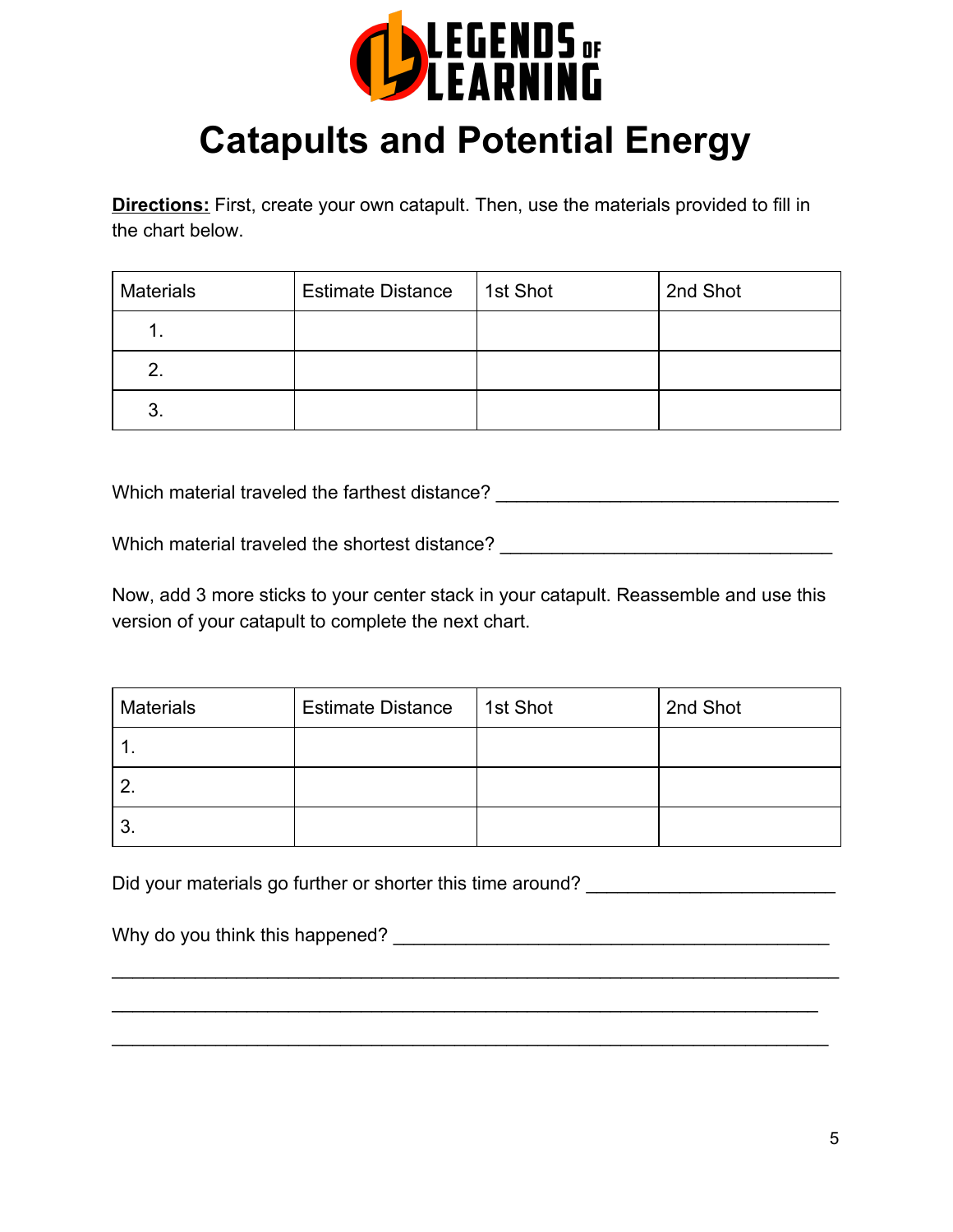

# **Potential Energy Key**

- 1. What is Potential Energy? stored energy an object has because of its mass, position, or state
- 2. The more mass an object has, the more potential energy it has.
- 3. The <u>position</u> of an object also changes its potential energy.

### How to Make a Catapult

Materials:

-popsicle sticks -rubber bands -plastic spoon

Directions:

- 7. Take a stack of 5 popsicle sticks and rubber band them together on each end
- 8. Take 2 more popsicle sticks and stack them together. Rubber band them together on just one end
- 9. Pull the two popsicle sticks slightly apart and place the larger stack in between them
- 10. Rubber band the larger stack to just the top popsicle stick
- 11. Rubber band the plastic spoon to the top stick as well, pointing the scooping part of the spoon away from the center
- 12. Now your catapult is ready to experiment!